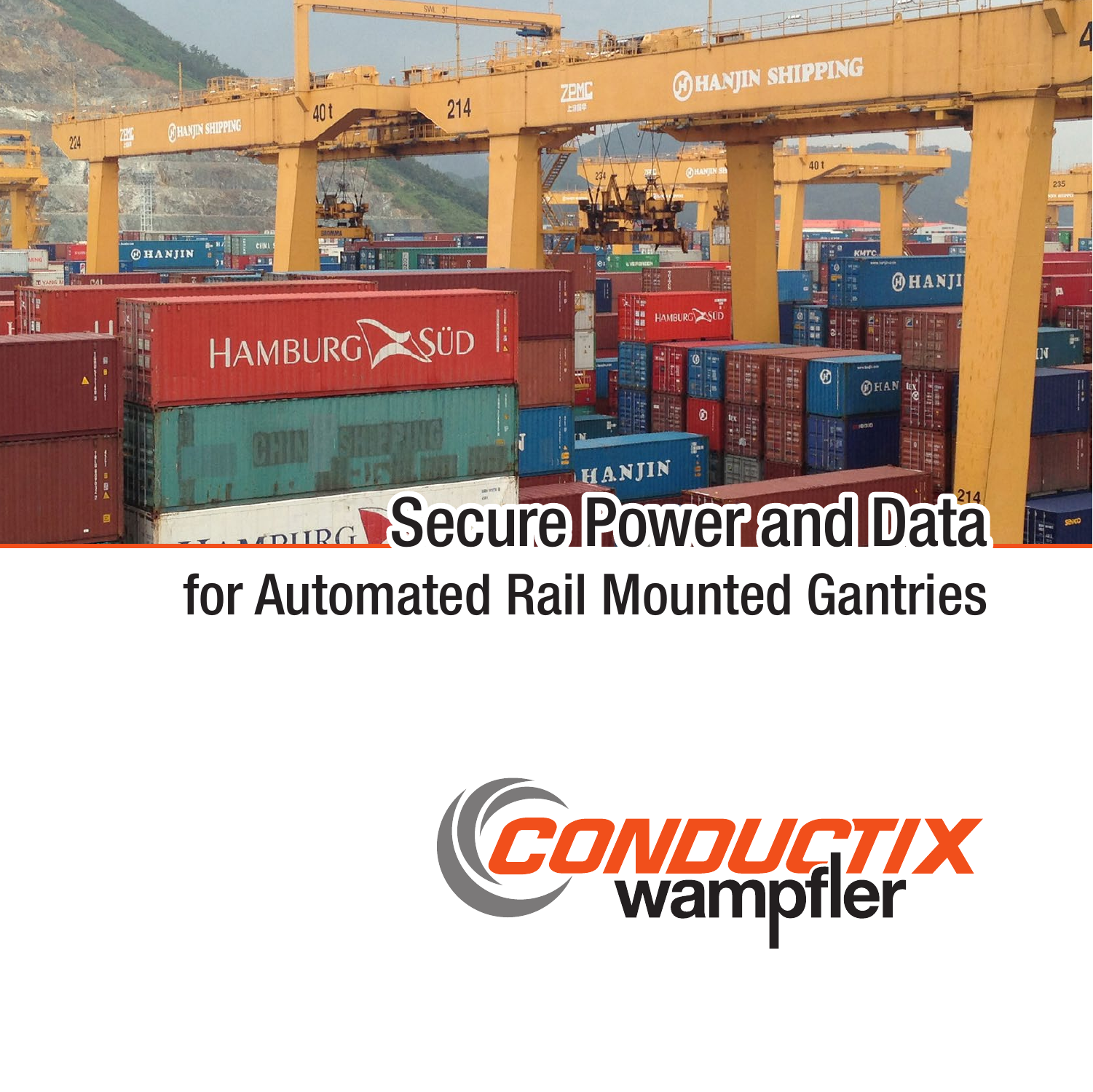### Cable Reels *for High Speed RMG*

- most advanced cable reel control system developed with major cable manufacturers
- predictive control algorithm to permanently adjust speed and torque before crane motion applies stress on the cable
- increased lifetime of the cable through the lowest possible cable tension
- center feed crossing without slow-down up to 240 m/min
- safe proven interfaces for full integration into the Crane Management System
- intelligent fault diagnostics for quick and easy remote troubleshooting
- High availability options:
- Fully redundant, remote switchable motor to continue full speed in case of motor electrical failure
- Conditions monitoring to enable repair before a failure

## Additional Solutions

*for Container Handling Applications*



**Energy guiding chains** for the main trolleys on automated RMGs



wampfler

Standard festoon system with catenary trolley



Conductor rails with data transmission

We move your business!



Spreader cable reel with fiber optics



Power cable reel with fiber optics for STS Cranes



Festoon system with motorized trolleys

#### 300 m/min

on Conductix-Wampfler High Speed Test track in Weil am Rhein, **Germany**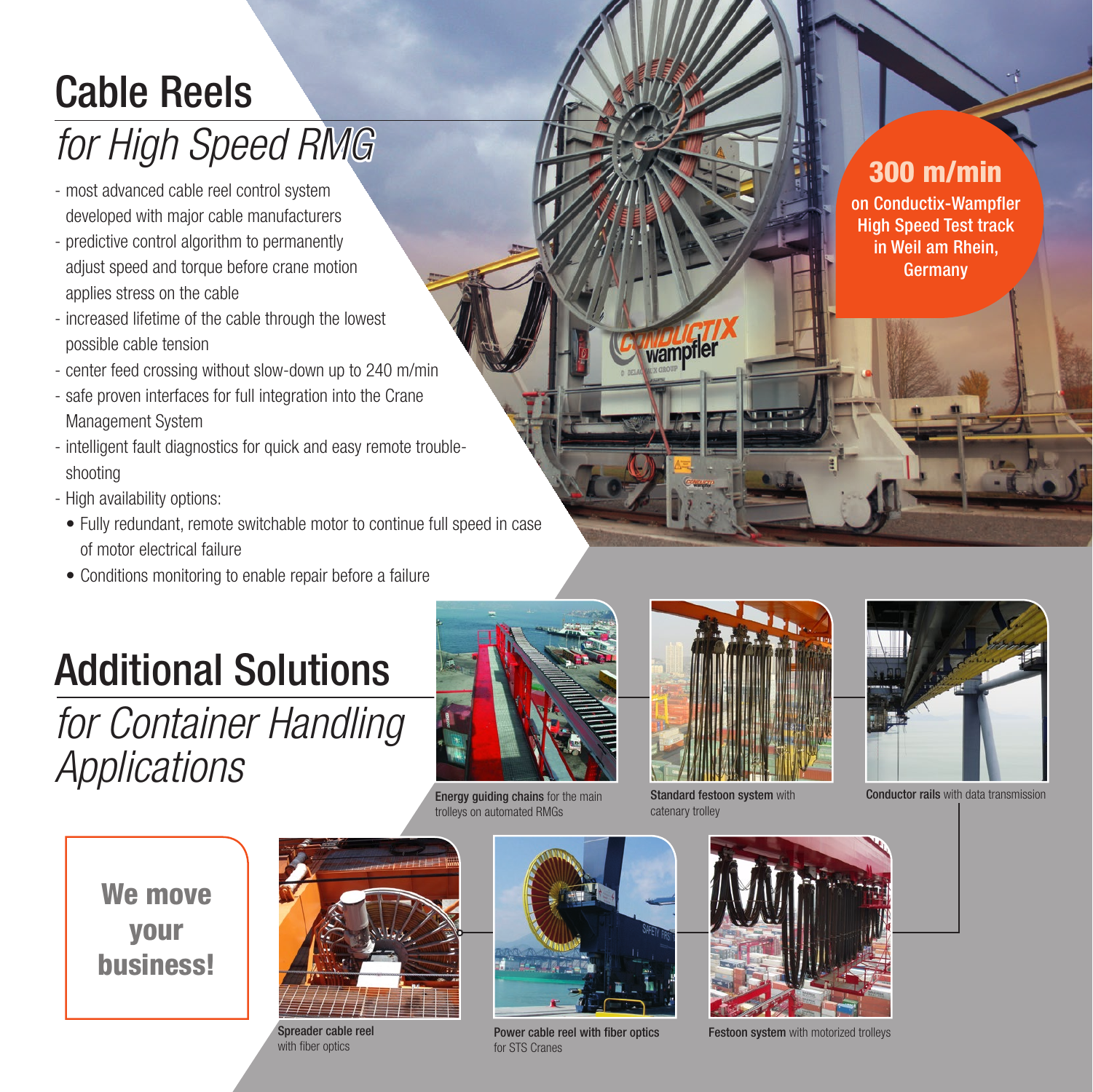### **References**

#### *more than* 300 *A/RMG reels over 15 years. Key projects :*

| <b>Number</b><br>0f<br><b>ARMGs</b> | <b>End user</b>                                | <b>OEM</b>             | Year<br>0f<br>Install. | Feed-In         | travel<br>speed<br>m/min | travel<br>distance<br>m |
|-------------------------------------|------------------------------------------------|------------------------|------------------------|-----------------|--------------------------|-------------------------|
| 42                                  | <b>Pusan New Port</b><br>(South Korea)         | <b>ZPMC</b>            | 2007                   | Center-Feed     | 150                      | 300                     |
| 38                                  | <b>Pusan New Port</b><br>(South Korea)         | <b>ZPMC</b>            | 2010                   | <b>End-Feed</b> | 210                      | 350                     |
| 38                                  | <b>KMCT</b> (Taiwan)                           | <b>EPMC</b>            | 2009                   | Center-Feed     | 150                      | 300                     |
| 36                                  | <b>Pusan New Port</b><br>(South Korea)         | <b>EPMC</b>            | 2008                   | Center-Feed     | 210                      | 400                     |
| 32                                  | <b>APM Tangier Med 2</b><br>(Morocco)          | künz                   | 2017                   | End-Feed        | 210                      | 300                     |
| 30                                  | <b>Rotterdam World</b><br>Gateway (Netherland) | <b>GOTTWALD</b>        | 2014                   | End-Feed        | 255                      | 400                     |
| 20                                  | <b>Rotterdam World</b><br>Gateway (Netherland) | GOTTWALD.              | 2013                   | End-Feed        | 255                      | 400                     |
| 14                                  | <b>SNCT Incheon</b><br>(South Korea)           | <b>ZPMC</b>            | 2014                   | Center-Feed     | 150                      | 370                     |
| 14                                  | <b>SNCT Incheon</b><br>(South Korea)           |                        | 2017                   | Center-Feed     | 150                      | 370                     |
| 10                                  | <b>APM Tangier Med 2</b><br>(Morocco)          | künz                   | 2018                   | End-Feed        | 210                      | 300                     |
| 10                                  | P&O Antwerpen<br>(Belgium)                     | <i><b>GOTTWALD</b></i> | 2009                   | End-Feed        | 240                      | 400                     |
| 9                                   | <b>OOCL (Taiwan)</b>                           |                        | 2004                   | Center-Feed     | 100                      | 300                     |
| 8                                   | <b>TUXPAN (Mexico)</b>                         | <b>ZPMC</b>            | 2014                   | Center-Feed     | 135                      | 300                     |
| 8                                   | <b>PECT</b> (South Korea)                      | <b>HYUNDAI</b>         | 2004                   | Center-Feed     | 130                      | 450                     |
| $6\phantom{1}$                      | <b>Rotterdam World</b><br>Gateway (Netherland) | GOTTWALD.              | 2016                   | End-Feed        | 255                      | 400                     |
| 4                                   | P&O Antwerpen<br>(Belgium)                     | <b>GOTTWALD</b>        | 2007                   | <b>End-Feed</b> | 240                      | 400                     |
| $\overline{2}$                      | Noatum (Spain)                                 | <b>SCARGOTEC</b>       | 2018                   | Center-Feed     | 150                      | 290                     |



Conductix-Wampfler is the world leader in the design and manufacture of efficient energy and data transmission systems for all types of mobile equipment and machinery.

Our goal is to work closely with our customers to improve their productivity and to build long-term partnerships that lead to highly energy efficient and sustainable operations. All equipment is rigorously designed and manufactured with respect to the environment, high product quality, our customers' applications and the operating conditions.

We have focused on the field of mobile electrification systems since 1902. Our dedicated electrification solutions help to keep their operations up and running 24 / 7 – 365 days per year.

## Local Support all over the Globe: